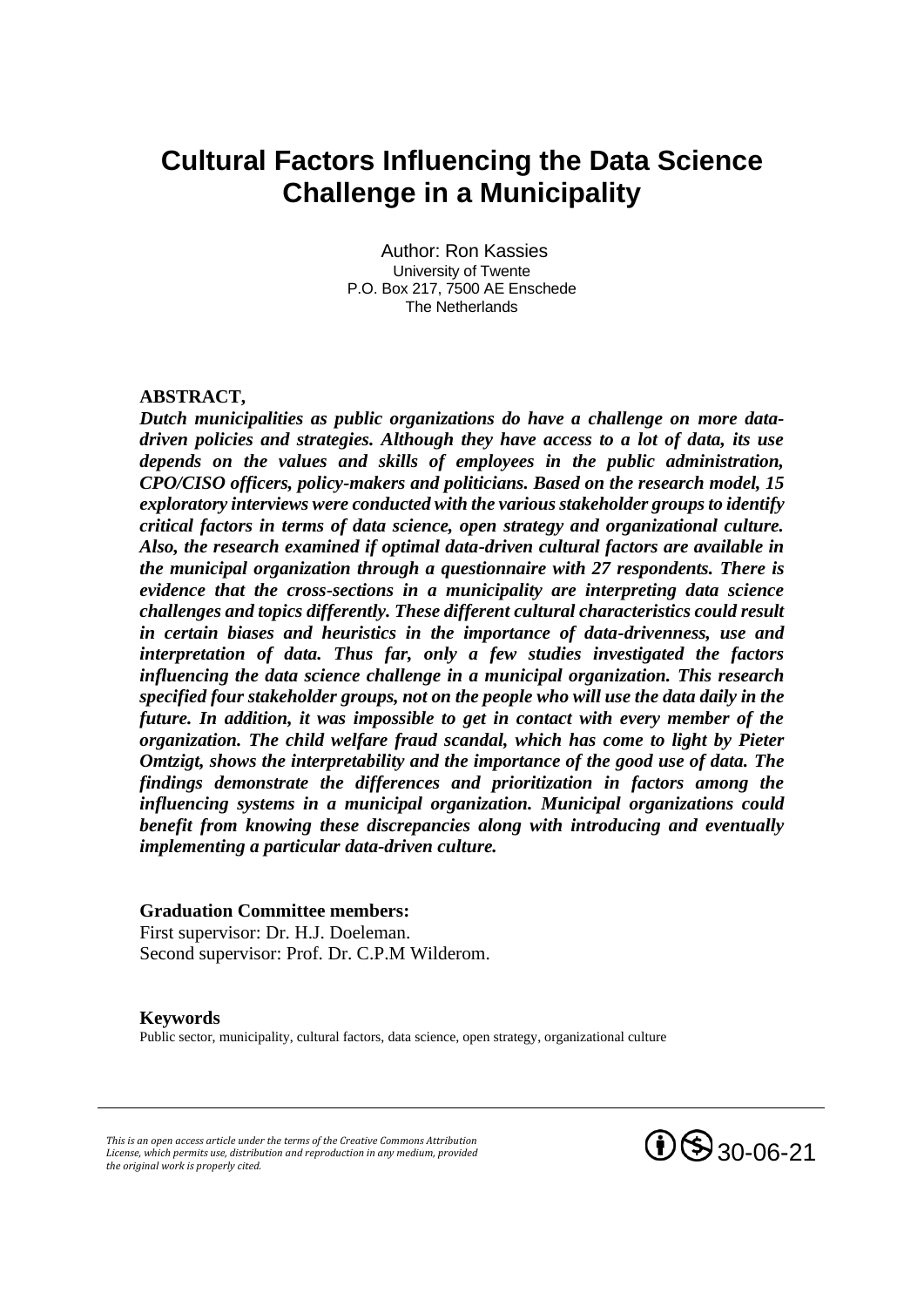## **1. INTRODUCTION**

Data science is one of the most promising subjects and trends of the last few years. Data science can be a foundation for artificial intelligence and predicting analysis (Duan, 2019). Nowadays, a lot of organizations have already implemented some sort of business intelligence tools. However, most of the time the full ability of (open) data in many organizations is not being used, or people are skeptical about the value of data use itself. Most importantly, data could also be presented and interpreted differently. That is why the value of data is often seen in multiple perspectives of several employee fields within an organization.

Data sharing could be seen through at least three perspectives: interpersonal, intra-organizational and inter-organizational (Yang, 2011). All perspectives are important to take into account when it comes to data communication and interpretation. Overall, there is an increase of complexity in terms of attending several clashing ideas, structures, demands, considerations, and cultural components in a public organization. Those elements support the move from 'old public administration' to a hybrid organization (Christensen, 2010). Challenging themes, e.g. performance dialogues in hybrid organizations, are a source of conflict in organizations. A conflict that can be solved by interorganizational dialogues (Rajala, 2019). The municipality is to the utmost extent an intra-organizational organization, with overlapping factors and issues with the inter-organizational perspective (Liguori, 2012). The focus of this study will be from an intra-organizational perspective.

The structure of a governmental institution, like the municipality of Rheden, is simply classified into three characteristics: legislative, executive, and juridical. However, the largest group of employees within a governmental organization is not mentioned in this structure (NIMD, 2008). All agencies are having an overlapping relationship with the separated functions/characteristics (Straus, 1984). In a municipality, the organization could be split up into four influencing systems. Firstly the legislative which is the municipal council, secondly the executive, which is the mayor and aldermen, thirdly the juridical which are the legal experts including CPO (Corporate Privacy Officers) and CISO (Corporate Information Security Officer). Lastly, the agencies with varying power and relationships with each of these actors (Straus, 1984) All stakeholder groups have different values, interpretations, and cultural characteristics. Differences in factors causing the variations of interpersonal, intra-organizational and interorganizational levels are important factors to identify. Successful information sharing across the organization supports effective systems for analysis, improved accuracy, timeliness of decisions, and promotes policymakers and practitioners with more confidence in their outcomes (Yang, 2011).

## **2. AIM OF THE RESEARCH**

The objective of the research is to come up with an overview of the factors which are influencing the value of data use. In addition, the differences and similarities in the evaluation of data-driven policy and strategies will be visible to the different stakeholders within a municipality. On the assumption that certain biases and heuristics in the division of powers will be brought to light. The effect of the research will hopefully be an increase in communication, effectiveness, and mutual understanding among the cross-sections of the organization.

### **2.1 Central Research Question**

In sum, the municipality of Rheden faces a huge challenge. Currently, they are busy preparing the technical and organizational capacity for data-driven projects. The next stage they will face is implementing the tested and prepared approach.

This will probably clash with the cross-sections of the different levels in the culture. Knowing the cause of the influencing factors for every specific level in the organization will contribute to an easier, faster, and successful implementation. That is why the Research Question of this thesis is as follows:

*"Which factors are influencing the challenge of improving data science practices at the cross-sections of different levels, given the current culture of the municipality of Rheden?"*

### **2.2 Sub-questions**

To help answer the main research question, sub-questions are made. The reason for that is to force the principal researcher to provide the reader with an as specific (and accurate) answer as possible.

- *1. What are the values of data-driven strategizing in organizational culture and behavior?*
- *2. What are the values in the analytical thinking of different stakeholders like political parties, policymakers, law-controlling employees and executing public administration employees?*
- *3. What are the different cultural characteristics of stakeholders in a municipal organization?*
- *4. What is the fit or misfit across these value systems?*
- *5. How can these fit or misfit be managed by the management of a municipality?*
- *6. What are the experiences of 'best practices' in managing cultural dilemmas in other public or semipublic frontrunner organizations?*

### **3. THEORY**

### **3.1 Theoretical Background**

#### *3.1.1 Data science*

Private organizations are already using much more data in their day-to-day work (Johansen, 2016). Nowadays, public organizations are just beginning to change the current culture to a data-driven one, just like the municipality of Rheden. Perfect examples according to Klievink (2016) are companies such as Facebook, Google and Twitter. They have created their business model around data. Overall, public organizations are lagging in terms of implementing a data-driven culture. In addition, data could help the municipality of Rheden, improve its efficiency, effectiveness and transparency (Klievink, 2016). Besides, welldefined information sharing is important for addressing, for example, policy issues (Yang, 2011). Without a clear data understanding and not knowing critical factors in the organization, successful implementation of a new culture will be very hard. Moreover, citizens will have no clue about the arguments behind decisions made in the municipal city council when there is no good data transparency. The trend in the scalingup process to an open strategy and digital ecosystem could be distributed into four stages. The first stage in an organization is the right IT structure and fundamentals. In building the capabilities three core challenges stand out: data quality, data integration and data security (Grover, 2018). The second stage is the transparency in the new developments in the data-driven approach and culture. The third stage pertains to the early inclusiveness of the future participants and users. And the fourth and last stage is approachable participation for members of the whole organization. Onboarding must be a warm welcome. In addition, building trust as a data board is essential (Kerstens, 2020). The research found the high potential of open (local) government data, which is a trend in national governments. Research has shown that the community demands a transparent organizational network (Bearfield, 2017). This is relevant because citizens are the most important stakeholders of a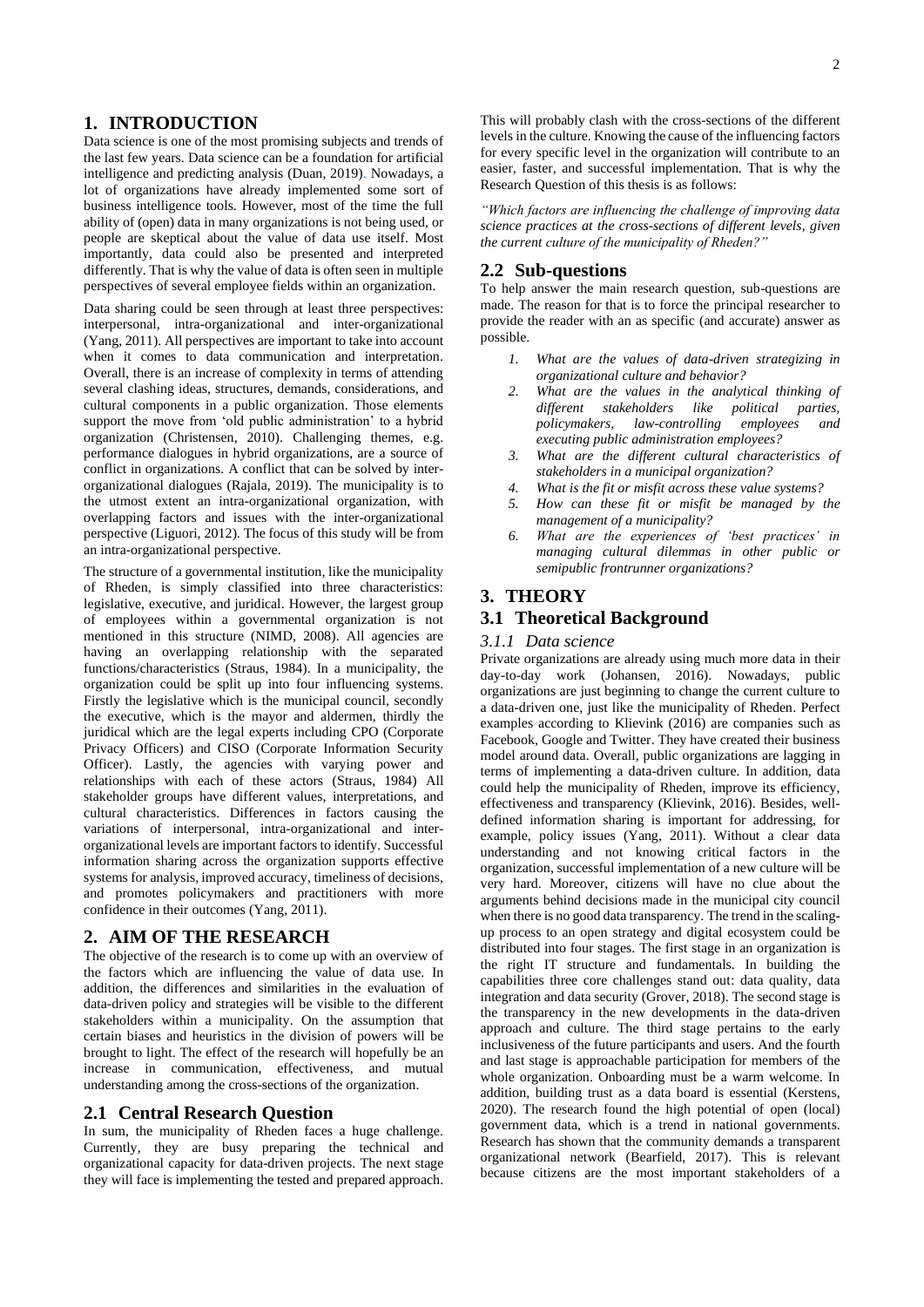

**Figure 1. Key trends of hype cycle for data science and business intelligence (Gartner, 2019).**

governmental institution. As shown at the 'Hype Cycle' in Figure 1, there is no question about the implementation of a digital culture but when the transition will be activated by the leaders of the organization (Gartner, 2019). There are five key trends according to Gartner (2019): augmented analytics, digital culture (shown dimensions in Figure 1 are data literacy and digital ethics), relationship analytics (shown as social analytics), decision intelligence (shown as decision management), and the overall fact of operationalizing and scaling of data.

A set of approaches for advancing and analyzing the practicality of data science are four concepts (Neff, 2017). Concepts as communication, the making sense of data as a collective, data as a starting point, and the perspective to see data as a set of stories. The concept of communication is, for instance, conversations among colleagues and building social relationships to produce datasets. The reason for that is that practices of data science are in the basics of social networking organizing. Furthermore, the concept of making sense of data as a collective. The process of sensemaking of data sciences requires relationships and connections because the data itself is not self-evident. Moreover, the perspective of concept to see data as a starting point. Using data must be seen as an opportunity for making transparent deliberations and assumptions, which creates a "complete" context. The final concept is about seeing data through an exchanged set of stories. The rhetoric of social good must be clear for the data user, for ethical and socially responsible datadriven decision-making.

### *3.1.2 Open strategy*

Open strategizing causes an increase of transparency and inclusion concerning strategic issues. Beneficial will be the early involvement of internal and external stakeholders (Whittington, 2011). The effects of openness are e.g. the availability of more strategic information, which leads to more people engaged. An open strategy must be seen as a constant variation between two dimensions of transparency and inclusion. Driven by dilemmas posed by environmental and organizational contingencies (Hautz, 2016). That transparency and participation perspective is interesting in the context of public organizations. More importantly because in this context stakeholders are even more critical (Schwarz, 2020). The rise of social media increases the transparency and inclusiveness in organizational strategizing. When social media will be used as a feedback tool it will increase

the tensions between extant management practices and the participatory nature of technology. This new development and emerged tensions could cause new internal capability to an appropriate feedback structure (Bapista, 2016). As Bapista (2016) suggested this capability could be conceptualized as reflexiveness. Reflexiveness explains the shift towards a more open strategy shift to potentially more stewardship. In other words, more participation and IT-tenability of the organizational members. The challenge of strategizing in practices is conceptualized as a situated, socially accomplished activity. Strategizing is compromising the actions, interactions and negotiations of multiple stakeholders in the situated practices they are facing (Jarzabkowski, 2005). Cultural perspectives for open innovation as a data-driven approach are values or artifacts as management information systems, communications platforms, and project decision criteria. Values that are outside know-how and competence are crucial for open innovation practices. For open innovation, an opening up of the mindset is needed (Yun, 2020). A good open strategy connects practice, practices and practitioners (Jarzabkowski, 2007). In conclusion, the most important factors for an open strategy according to the literature are transparency, inclusiveness and reflexiveness.

### *3.1.3 Organizational culture*

First of all, it is important to define the term organizational culture. That is already somewhat difficult or intangible. Cultures are dynamic and are shifting incrementally and constantly in response to internal and external changes (Watkins, 2013). Another definition of organizational culture could be the persistent and patterned way in which organizations execute tasks. Tasks that do not belong to the existent organizational culture tend to do the organizational members with less interest and energy. In addition, members are willing to resist tasks not compatible with the culture (Wilson, 2001). Describing culture relates to other important key constructs in an organization, for instance, dimensions as particularly identity, institutions and practices (Giorgi, 2015). Culture and identity relate to a category of membership, in positioning the organization in a certain social space, whereas culture and institutions represent more formal and structured norms and conventions. In contrast to practices, it is composed largely unconsciously by automatic practices. Trust and collaborative performance are important factors in a data organizational culture. Information processing could improve those factors. Furthermore, multiple insights become visible. For example to gain more insights into the context of different management styles and cultures (Dubey, 2019). Implementing a data-driven culture can provide an increase in the performance of an organization. In doing so, the organization has a high chance of increased effectiveness and successes in innovations. So, datadriven culture and business analytics can benefit a company in an increase in innovation and performance (Chatterjee, 2021). It is essential to make a distinction between the result and the cause of a certain technical implementation. The reasons for that are disappointments about expectations of automatic quality increases in quality of decisions outcomes or an increase in efficiency in which tasks will be accomplished. So, successful information technology implementation is a result and not a cause of the effectiveness of an organization (Parent, 2020). The municipality of Rheden aims to transform the current culture into a data-driven culture. The definition of a data-driven or dataoriented culture underlines practices, behaviors, and beliefs that agree with the principles of analytical decision making (Holsapple, 2014). In short, in a data-driven culture, managerial decisions are relying on more data based insights (Duan, 2018). According to Duan (2018) competencies of a data-driven culture are elements such as organizational belief, attitude and behavior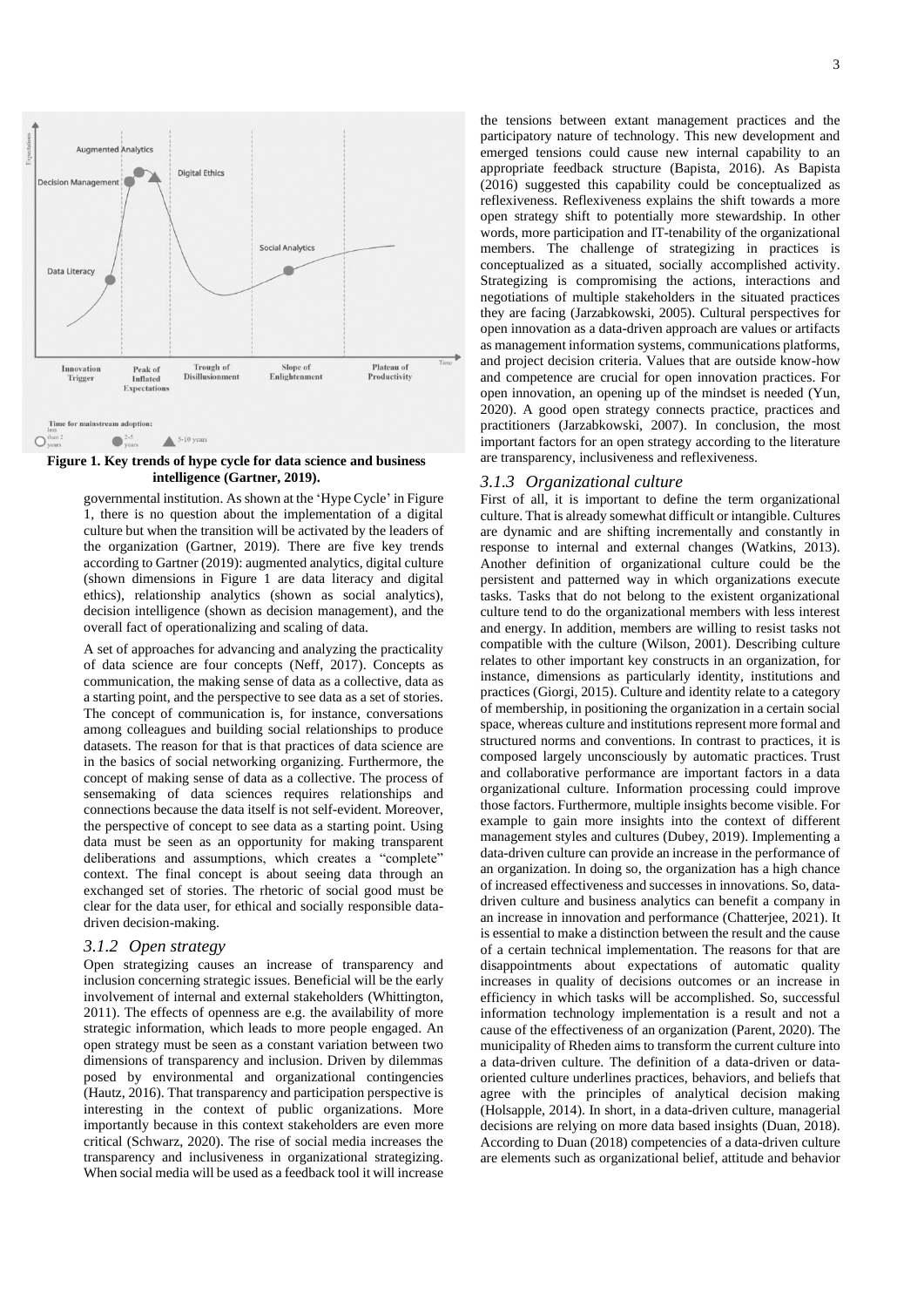towards using insight and information generated from data (Duan, 2018).

Finally, the theoretical background of the thesis is about the connection between data science, open strategy and organizational culture. The (practical) connection between those elements is potentially the answer to the research question.

## **3.2 Research Project Motivation**

### *3.2.1 Theoretical relevance*

Challenging factors in public organizations as municipalities are often complex. Literature makes a distinction between technical factors, legal and policy factors, and organizational factors (Zhao, 2017). The technical perspective is affected by the technological capacity of each governmental agency. Legal and policy factors are especially the checks to verify that the related legislation is not violated. Organizational factors as an established special department are for instance exclusively responsible for data that is often lacking in the public sector. Focused, strong, and sustained leadership is often essential for overcoming resistance to internal factors. Besides, research indicates that factors such as data readiness and organizational culture are having important effects on data practices (Attard, 2015).

### *3.2.1.1 Data readiness*

Data readiness in public sector organizations is something that could be assessed in a framework. The components in the assessment framework are organizational alignment, organizational maturity and organizational capabilities (see Figure 2). Firstly, organizational alignment is an uncertainty that is addressed if, or if not, an organization is suited to the use of data. Secondly, organizational maturity is the stage of data development an organization is in. Referring to the e-government growth stage models. Thirdly, organizational capabilities here are in particular the capacity to use data in an organization. Dutch government organizations are on average quite well developed. This could lead to a belief that organizations are ready for the transition to a data-driven culture. In some cases, this could be true, however using data is a much wider concept than organizational capabilities. The comprehensiveness and potential invasiveness for organizations implementing a data-driven system, importance of organizational alignment and technological facilities are just as many needs for successful use (Klievink, 2016). Research by Klievink (2016) suggests that learning and focusing on what specific added value data could bring and data use entails for organizations will benefit the implementation. Improving the e-government organizational maturity component will support the (national) data value for society.



### **Figure 2. The components in the big data readiness assessment framework (Klievink, 2016).**

### *3.2.1.2 Absorptive capacity*

Absorptive capacity refers to an organization's ability to recognize the value of external, new information, comprehend it and imply it internally (Duan, 2018). Duan (2018) focuses on organizations using business analytics to benefit from big data by

turning it into insight information. This thesis is about discovering the present potential factors of data drivenness in public organizations, in this case, the municipality of Rheden. Which will encourage the broader cross-sections of the organization.

According to Dawes, some agencies are having difficulties with the vision and belief of information usefulness and information stewardship. Seeing in advance the mutual benefits for a datadriven culture is hard for governmental members (Dawes, 2010). The transition of agencies' mindset is needed for effective and efficient implementation of, for instance, working with datadriven projects. In addition, support from leadership or policy is required to change the standard culture (Yang, 2015). In the context of data-driven culture factors like business analytics and culture of an organization can benefit the success of innovation. Taking into account the absorptive capacity of an organization. However, there are more factors, for instance, management practices, management of human resources, business strategy and relationship development in inter-organizational activities (Chatterjee, 2021). I hope that the research will result in more important (cultural) factors which will have a significant impact on a municipality.

### *3.2.1.3 Interpretational factors*

The interpretation of data and the effects on organizational behavior is essential to take into account; especially the difference in factors in which every level within an intraorganization is interpreting the change. Additionally, each department is having its ranking of precedence. Knowing those factors will contribute to the improvement and chance of successful information sharing (Yang, 2011).

In the last layer, Figure 3, the member's belief is the most relevant and important factor to focus on for the municipality of Rheden. In terms of information sharing or data sharing a social dilemma arises. Individuals, in general, weigh short-term personal interests higher than long-term organizational interests (Joireman, 2006). Municipalities over the past years have been given a lot of additional tasks, which increased the complexity of the current staff. Basic data knowledge is crucial to harness the power within this type of public sector agency. Therefore, training is needed which involves raising awareness about the chances and of the working of data. Important is addressing ethical issues in what policy-makers can and are allowed to do with data (de Groot, 2019). There are much more 'costs' for sharing information through the eyes of the employee. For instance, a contributor needs to spend time and effort to articulate, prepare and arrange the information before processing the data. Information ownership is the theory that an organization owns the products its members are producing. Nevertheless, 'expertise' is much harder and more sensitive to share. Within an



**Figure 3. Factors influencing information sharing in intraorganizations (Yang, 2011).**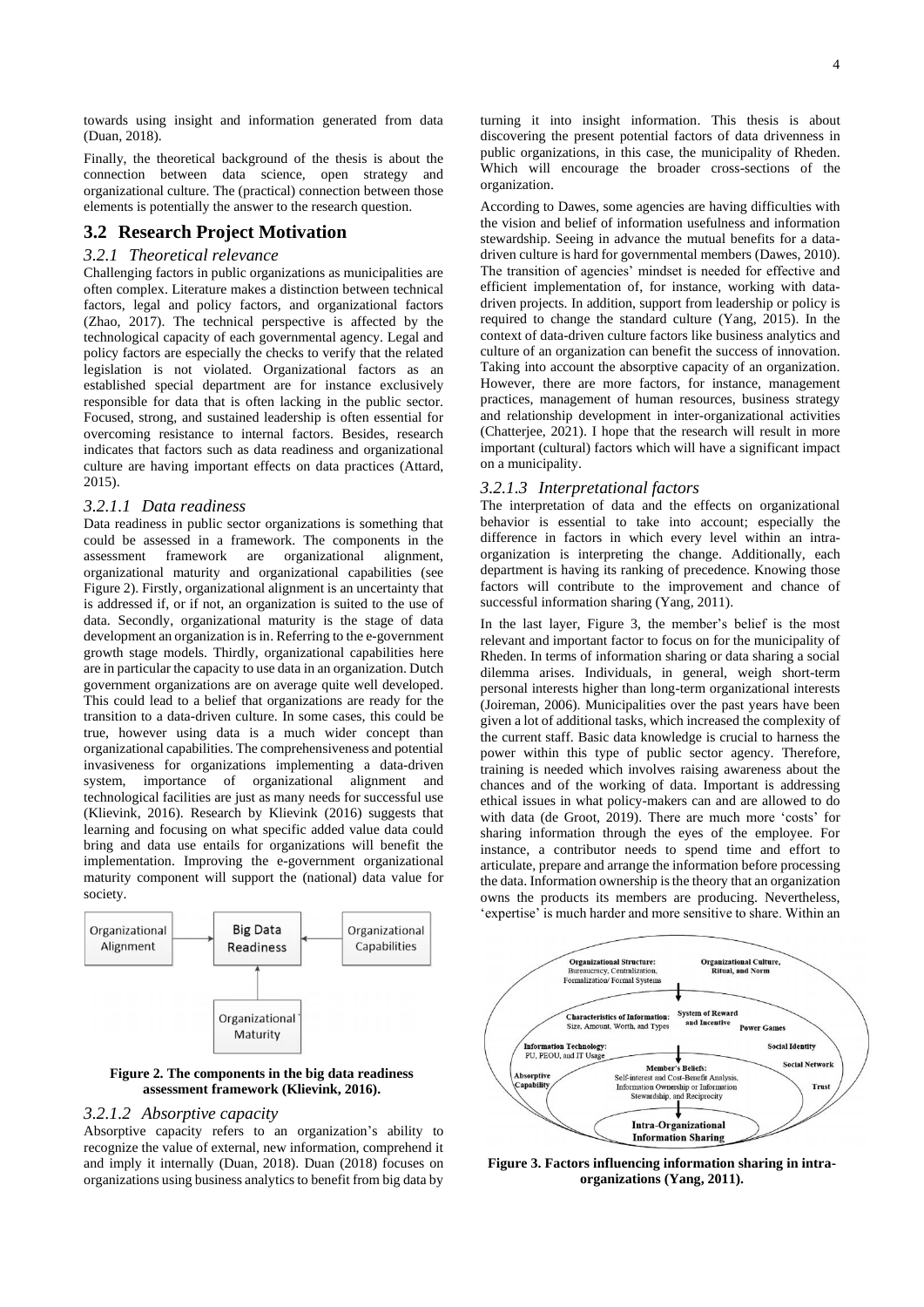organization, subdepartments or groups could be seen as suborganizations. Information sharing and factors of a smaller crossboundary scale could be perceived as sharing at the interorganizational level (Yang, 2011).

The interpretational factors and data readiness in the public sector is still a vague area. Besides, municipality research is not often done (Klievink, 2016). That is why this thesis is theoretically relevant.

### *3.2.2 Practical relevance*

### *3.2.2.1 National level*

At the end of March 2021, Dutch Prime Minister Mark Rutte was under heavy pressure. The reason for the pressure was a scandal with Pieter Omtzigt, a frequent critic of the Prime Minister, who helped expose the child welfare fraud scandal. In a document from the coalition talks, his name appeared with the words "position elsewhere" (Holligan, 2021). This leakage of data exposes perfectly the relevance of the fourth power/branch within a governmental institution. The note is written by a public administrator, executive, or legislative power. According to the executives, it is an interpretation of the fourth power about the coalition forming conversations. This shows the interpretability of data, the differences in factors and also, the consequences of biases and heuristics of data. Furthermore, there will be municipal city council elections in 2022 (Kiesraad, 2022). After the elections, there will be a local coalition formation. The importance of data interpretation will be relevant in those formations as well. National scandals, as described above, could be avoided if there was awareness about interpretations of differences.

### *3.2.2.2 Municipal level*

Data and in particular open-government data is still not part of the core business of municipal agencies. In addition, research found that conservative agencies are tending to resist more if data initiatives are clashing with the agencies' culture (Dawes, 2010). That is why there needs to be certain acceptance among the conservative agencies who are not open to changing their cultures. Otherwise, there will be a clash in cultures which will cause frictions that would need to be avoided. The assumptions of data readiness and readiness for change in the public organization must be fulfilled to make the actual change (Klievink, 2016).

### **4. METHODS**

Understanding the structure of a public organization such as the municipality of Rheden is by speaking to a lot of people throughout the whole organization. Unfortunately, the Covid-19 pandemic forces, in terms of meetings, the whole world to video calls. Conducting exploratory interviews is to identify critical incidents. That will be the methodology of the research. Besides, a short questionnaire will be conducted to test if certain datadriven culture factors are available in the organization, based on Duan (2018).

The Critical Incidents Technique (CIT) as described by Flanagan (1954) will hypothetically discuss issues such as lack of data, lack of AI abilities, lack of time, lack of awareness about datadrivenness in the organization. Not only issues but also positive critical experiences could be discussed. Those positive experiences could be interpreted as an appreciative inquiry and processed in that methodology (Cooperrider, 2017). This technique started as a task-analysis. Currently, it has expanded to an investigation and exploratory tool. Furthermore, there is evidence that researchers are now asking participants to reflect upon and write down the critical incident instead of only discussing it in research interviews. This is corresponding with

the factors which are related to critical incidents. Starting with a focus on eliciting opinions, beliefs, and suggestions are forming parts of the current use of this technique (Butterfield, 2005). The CIT consists of five steps which will be discussed in paragraphs 4.1 up to 4.5.

The ultimate goal of the methodology is to define and test which factors relating to data-driven projects are important for every stakeholder group. Finally, it is hopefully known how every influencing system in the municipality of Rheden will react to a new data-driven culture implementation. When those factors are known, the organization can consider the factors with the implementation strategy.

### **4.1 General Aims**

The basic condition for any project is the formulation of the description. For instance, planning and evaluation are not possible without a general statement of objectives. The objective of the thesis should be short and obtained from experts in the fields. Simple and specific statements are much easier to elaborate on with participants. Later on, those statements are formed in an overall impression which should fit the desired aim. The goal of the research is to get to know the factors that are influencing the challenge of improving data science practices at the cross-sections of the municipality of Rheden.

### **4.2 Plans and Specifications**

Instructions must be clear to persons involved in the interview. The reason for that is to gain attention on the aspects of behavior that are crucial in formulating the description of the activity. Those instructions must be as specific as possible, concerning the standards in classification and evaluation. The objectivity of the observations is one of the aims of this scientific technique. Independent observers are the only representative of the research if they all are following the same standards and rules. The following specifications need to be established in collecting the data: the situations must be observed, the relevance of the general aim of the observations, the extent of the effect on the general aim, and that speaker made the observations.

### *4.2.1 Interview Technique*

To prepare interviewers, there exists an overview of the interview process and criteria. The section consists of 4 steps: 1) prepare; 2) begin; 3) conduct; and 4) conclude the interview (Stitt-Gohdes, 2000).

### *4.2.1.1 Pre-interview activities*

Important before the interview is to develop a comfortable interview agenda that corresponds with the project. Using an agenda to establish a relationship within the interview will encourage the respondent to give the needed information. It is important to ask his or her permission about recordings and the use of the given information.

#### *4.2.1.2 Beginning the interview*

From the start, try to explain the purpose, the potential impact, why the participant selected, and how long the interview approximately takes. Take time to let the interviewee ask questions and give a sign when to start the interview agenda.

### *4.2.1.3 Conducting the interview*

Because the purpose of the interview is to get details on the critical incident, it is important to ensure the respondent is leading in the conversation. The structure will be open-ended questions that are leading to a free-flowing conversation. It is important to listen carefully to answers given, so the interviewee can interact with those answers. Pay attention to voice and tone, and use prompts to keep the respondent on track and encouraged.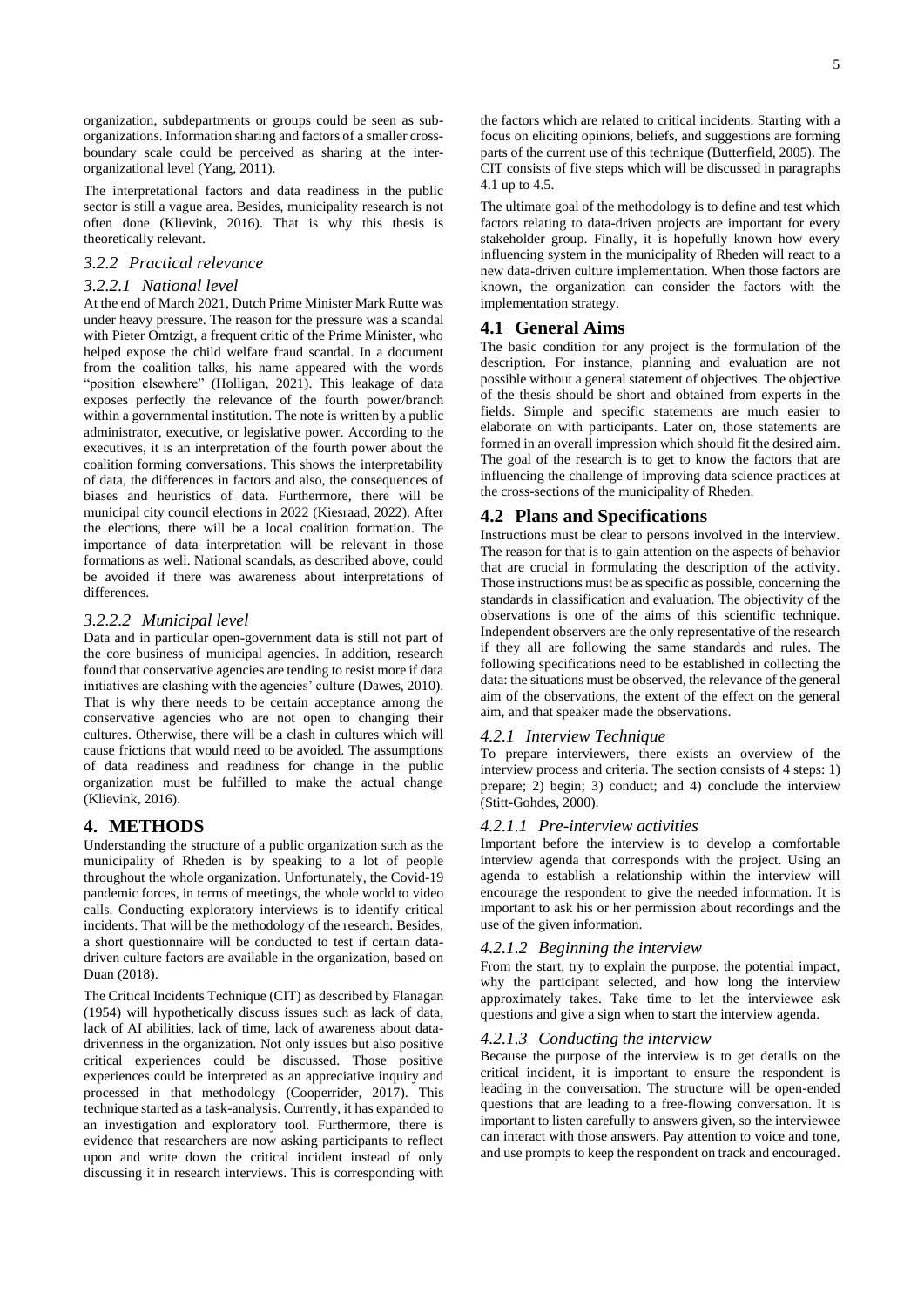### *4.2.1.4 Concluding the interview*

After all, conclude the formal interview stage and start the conclusion phase. Allow the respondent to ask questions. Try to provide a sort of summary of what was said, which relates to the purpose of the research. Discuss how the interview contributes to the potential success of the research. And most importantly, express the appreciation of the contribution of the respondent.

### *4.2.2 Interview questions*

The questions focus on past experiences to assess influencing cultural factors. Answers to critical incident questions can provide useful information on how to deal with certain events (SOAS, 2021). Describe a general critical / important / significant experience that is an example in your current position of what data science that you could quickly solve on your own (Stitt-Gohdes, 2000).

Based on (Hughes, 2008), is it first important to define the experience exactly. That is the reason for drawing up the first two questions and the five follow-up questions about the situation:

- How important is data justification to you? Why or why not?
- Can you give an example?
- Situation related questions:
	- Where did it take place?
	- Who was involved?
	- What happened?
	- Why do you think this experience is relevant or representative of your way of thinking?
	- What was the impact/effect of the experience you have chosen?

Following will be two questions regarding data science. An area of expertise known because of data knowledge used in relationship with the organization (Van der Wardt, 2020). The combination of those dimensions could potentially lead to the improvement of processes, a cost decrease and respond more effectively to the needs of the citizens (Deventer, 2020):

- What are the important values in handling data? And why?
- How do you make current decisions based on data?
- What is your view about this in the future, for example, do you think it will change?

From there on the interview continues to the theory of open strategy in the organization. Via social media, the influence of citizens is increasing. For instance, in factors such as decisionmaking and involvement. In governmental organizations as a municipality, transparency will be more and more important. A perfect example is the "Open Overheid" strategy of the government. Values such as transparency, participation and collaboration are the core of the strategy (Brummelkamp, 2016). To research this, the following questions were asked:

- What are in your opinion the priorities of the municipality of Rheden? What is the basis of that opinion?
- Do you think you have an individual influence on the new policy or certain innovation in the municipality of Rheden? Why?

Lastly, questions about the organizational culture, for the most part, based on the organism metaphors of (Morgan, 1987). Enriched and specified through name only animals (Örtenblad, 2016):

- How would you describe the culture within the municipal organization of Rheden? Why? Preferably in terms of an animal…

6

- What are the characteristics of the animal you mentioned? Which values does that entail?
- What are the inhibiting and stimulating factors?
- What does this mean for a more numerical foundation of policy, choices and proposals?

## **4.3 Collecting the Data**

When plans and specifications are clear, data collection is simplified. The necessary condition for data collection is that the results or behaviors observed be classified, recorded, and evaluated when all facts are still fresh in the mind of the observer. The CIT is most of the time used when observations are previously made and reported from memory. Fairly recent reported incidents are most ideal. Collecting data about describing activities is how the observer receives the information he or she obtains. The research will be done in exploratory interview form where the previously mentioned questions will be asked.

In addition, a short questionnaire will be conducted in the organization to explore to know to what extent basis factors as organizational belief, attitude, behavior towards using insight and information generated present in. The basis of the questions are from the literature of Duan (2018):

The five statements of the questionnaire are all in the frame of the 7-point Likert scale (Likert, 1932). To what extent do you agree or disagree with the following statements about your company's culture (1 – strongly disagree, 7 – strongly agree).

- 1. We believe that having, understanding and using data and information plays a critical role;
- 2. We are open to new ideas and approaches that challenge current practices based on new information;
- 3. We depend on data-based insights to support decision making;
- 4. We use data-based insights for the creation of new services or products;
- 5. We as an organization have enough data to make good decisions.

# **4.4 Data-analysis**

For collecting qualitative data, twelve interviews were conducted with people from the municipality of Rheden. According to the framework described in the introduction. In addition, there were three interviews conducted with other organizations. The collection of data is done by asking the questions described above. Using the qualitative analysis approach of Gioia (2012). Reason for that is to structure the informal terms, categories and codes in a clear overview. The 1<sup>st</sup>-order concept is defined by the critical statements told by the interviewee. Then, in the first-order code, the sentences are shrunk to a term. The last step was about finding similarities and differences, thereby investigating the possibility of linking a theoretical concept to the term. (Gioia, 2012). The respondents are categorized into the four stakeholder groups as follows, first executive board, second juridical department, third agencies, and fourth legislative municipal council.

The respondents and statements are checked on representativity, types of judgements, appropriate and well-defined, accurate reporting. Only then the results are comprehensive and valid (Flanagan, 1954). The purpose of the data analysis phase is to make an efficient summary so that it can be effectively used.

### **4.5 Interpreting and Reporting**

Unfortunately, it is difficult in practice to obtain an ideal situation for each practical problem involved. Nevertheless, the statements of the requirements obtained need a sort of interpretation for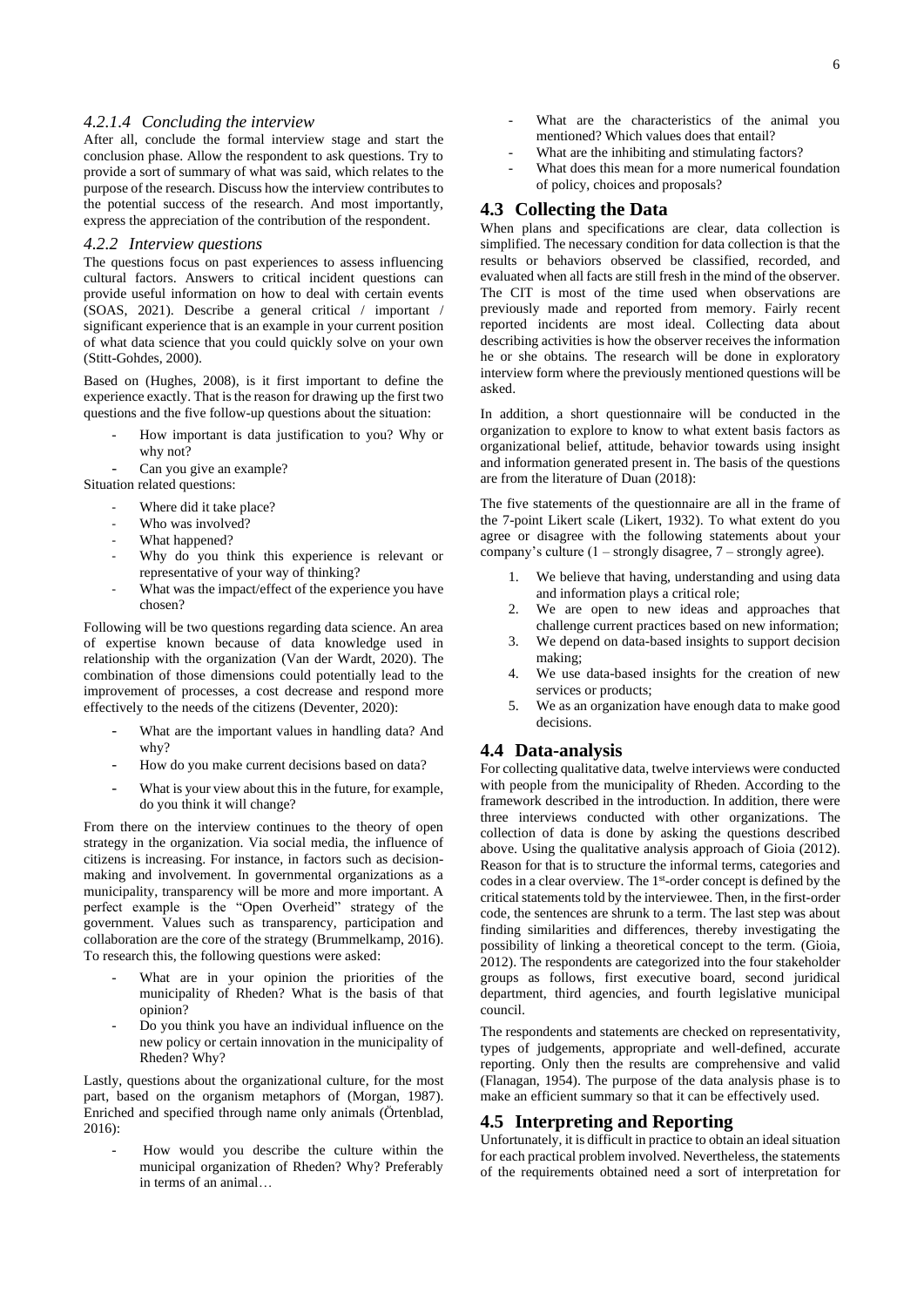proper use. The real errors are made in the interpretations of the data collection and analysis. I tried to avoid those errors by sticking to the framework of questions. However, in an interview, the interviewer gets a certain feeling afterwards. In researching values and factors, the feelings afterwards are important for interpretations. That is why the objectivity factor of the researcher is important in this thesis.

# **5. RESULTS**

### **5.1 Quantitative results of the questionnaire**

The results of the questionnaire are conducted among twentyseven participants in the municipality of Rheden. Except for the first question, which is answered by twenty-six respondents. According to Duan (2018), the questionnaire measured the following aspects which allowed to test the available possibilities for a data-driven culture: organizational belief, attitude, behavior towards using insight, and information generated from data. On average, every aspect is equivalent, see Table 1 in appendix A. This means that the respondents are open and ready for a datadriven culture.

## **5.2 Qualitative results municipality of Rheden**

### *5.2.1 Data science*

Multiple factors according to the topic of data science, shown in Table 2 in appendix B, became clear in the conducted interviews. Those factors were transparency, time, clear data understanding, well-defined information sharing, and communication. It is remarkable that some factors are important for multiple stakeholder groups such as transparency, clear data understanding and well-defined information sharing. Whereas communication is the only factor strictly emphasized by the agencies. Besides, time is only mentioned by the council members.

### *5.2.2 Open strategy*

In Table 3 which has been shown in appendix C, the open strategy factors are presented, resulting from the interviews with the stakeholders. The factors of control, inclusion and reflexiveness came forward. Remarkably, control is mentioned by every stakeholder group except members from the juridical department. Additionally, inclusion is mentioned by almost every respondent group apart from the executive board. Reflexiveness in terms of complexity is only mentioned by the municipal council members.

### *5.2.3 Organizational culture*

Table 4 is demonstrated in appendix D, which is an overview of the organizational culture factors. Three concepts were mainly mentioned according to this interview: members' belief, ownership and collaborative performance. Members' belief aspects were mentioned mostly by the executive, juridical, and agency groups. Ownership is addressed in every stakeholder group. What jumps out is the collaborative performance concept which is overall mentioned by council members and for instance, juridical and executive did not mention this aspect.

### **5.3 Qualitative results of best practices**

For a complete understanding of the possibilities in terms of datadriven organizations, three so-called best practices were interviewed. I argue that those best practices are especially valuable for the municipality of Rheden, which is in its infancy talking about implementing a data-driven culture. In this section, only the most valuable findings are noted, filtered by their relevance for the municipality of Rheden.

#### *5.3.1 NS*

In an organization like the NS, there is so much data available. Data regarding vehicles, timetables, travelers, stations and so on. Basic fundamental values of handling data and the data usage board (DUB) are essential in the data management approach of the NS.

### *5.3.1.1 Data management circle*

The three basic principles are coincident or not, the same as the principles of the municipality of Rheden. So, the principles are: What do we want? What can we do? What is possible? The question of what we want is about data as an operating resource and data transparency. The aspect of what we can do is mainly focused on the basic technological aspects. In other words, data governance. For example, data quality, data stewardship, metadata and definitions are important values in this domain. The last principle is more about integrity and proven control.

### *5.3.1.2 Data usage board (DUB)*

This board is helping with most of the time juridical dilemmas. The experts in this board judge if the usage of the data complies with the law. For instance, topics about privacy, competition and confidentiality. The purpose of the DUB is to give structured judgement concerning the secondary use of data. Therefore, NS will stay internally and externally transparent and compliant in this field. An important starting point of the NS is that a lot of law and regulation is falling in a 'grey area' so, interpretable.

### *5.3.2 Municipality of Rotterdam*

The municipality of Rotterdam compasses the nine major component functions of the DAMA framework (Rose, 2009) as fundamentals. The nine components are shown in Figure 4.



**Figure 4. DAMA-framework (Rose, 2009).**

According to the municipality of Rotterdam, all those components need attention. Because all components have their own 'opinion' and perspective. Responsibility is created by two types of owners. Firstly, the process owner is someone with a mandate, so for instance an alderman. Secondly, a data owner with a complete understanding of that specific data topic. The most important thing in a municipality according to data is increasing awareness. How do you increase data awareness in a municipality? Rotterdam answers this question via communication about data in all kinds of channels. In addition, they created steering groups. Persons involved in those groups are people who value the (potential) of data. Process-owners who could decide things in a municipality are involved in those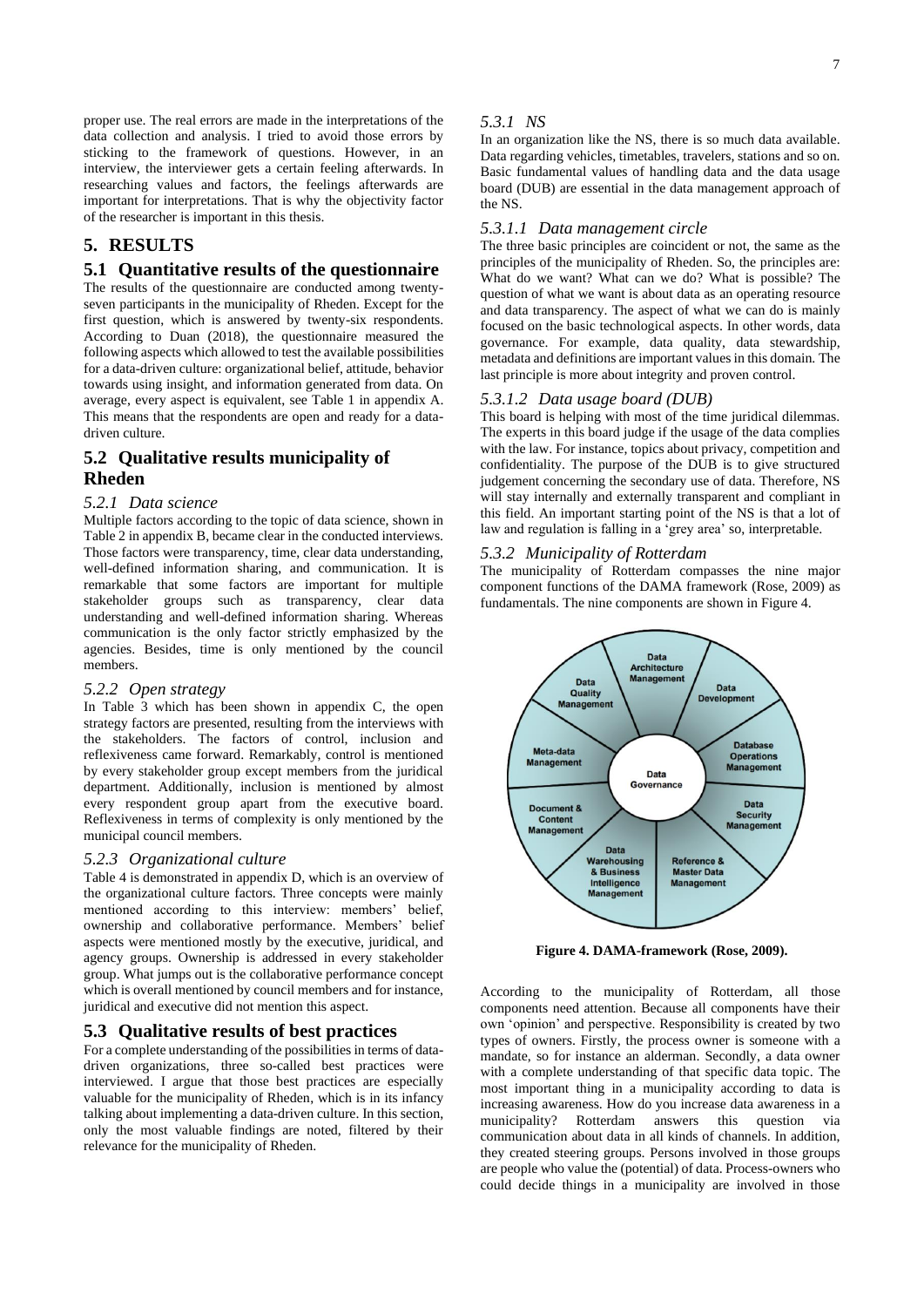steering groups. Additionally, the data owners and key users are advising those steering groups.

### *5.3.3 Municipality of Haarlem*

Data is needed to show the accountability of for example business processes. The means of data is for improving the services of a municipality. According to the municipality of Haarlem, it is important to distinguish the feelings that arise when someone is talking about data. The child welfare scandal is for instance a negative thought about data. That is why it is so important to address all the positive things of data-driven projects. Positive communication and awareness of data intern and extern in a municipal organization is the key to success, in other words, creating intern ambassadors. An open data dashboard as haarlem.incijfers.nl<sup>1</sup> is a service to show the achievements. [The dashboard is reporting primarily on](https://haarlem.incijfers.nl/dashboard/haarlem-in-cijfers---dashboard)  [indicators, the aims of an indicator are not primarily shown. Also,](https://haarlem.incijfers.nl/dashboard/haarlem-in-cijfers---dashboard) it could provide a self-service portal for policymakers. In pushing the use of data internally, there is a data-analyst contracted who is constantly investigating what the data needs of the organization are. Additionally, the analyst is learning the employees to work with data daily.

### **6. DISCUSSION OR ANALYSIS**

The outcomes indicate that the significance of factors differs per stakeholder group. Starting with the addressed factors which three or more stakeholder groups agreed upon. Transparency, clear data understanding, well-defined information sharing, control, inclusion, members belief, and ownership. The results confirm the importance of certain factors across the whole organization. Whereas, there are also factors that are only addressed by a specific stakeholder group, which is remarkable. Time is only mentioned by the municipal council. Reason could be that they are forced to handle things within a certain timeframe. Furthermore, communication is mentioned by agencies only. The reason for that could be that they are the linchpin of the municipal organization. While they have to communicate with multiple stakeholder groups. Reflexiveness is stated by the juridical department and municipal council. It could be because of the feelings or legal restrictions of no real power. Often caused by the complexity in the framework of a public organization. Another interesting factor is the collaborative performance which is mentioned by all the municipal council members and by one agency member. From the municipal council perspective this could be caused by the perceived lack of involvement of the executive and agency departments in the municipal organization.

Remarkable at the best practices of NS is the point of view in terms of law. The municipality of Rheden argued that law and regulation are strict instead of interpretable which the NS said. Moreover, the data usage board could perfectly be implemented in the municipal organization. For the municipality of Rheden, this is something for a later stage. The steering group of the municipality of Rotterdam is also a perfect initiative that will help by implementing a data-driven culture. Positive communication and awareness in the organization is something addressed by the municipality of Haarlem. Which are factors organizational members will soon forget, but essential to a cultural transition.

### **7. CONCLUSION**

The findings suggest a certain pattern which, more or less, corresponds with the theory. There is evidence that the four

powers in a municipality are interpreting data science challenges and topics differently. Not strange because of the different perspectives they have to look at things. Crucial when the organization aims for a successful implementation is to know the influencing factors. Thereby, they have to use and take full advantage of these factors in approaching the stakeholders. Early transparent involvement of stakeholder groups will be beneficial in the later adoption of data-driven projects. In other words, creating ambassadors across the entire organization who are thinking along the whole data-driven process. Working from the beginning via a certain framework of important data values as stated in Figure 4 will help to cover all the important aspects of data-driven working. Creating stewardship for certain aspects and projects will help to get things done, the sooner the better in the process. I felt and/or heard about the lack of keeping (innovative) thoughts and projects moving within each stakeholder group. A solution could be to allocate individual responsibility for certain projects and again, as early as possible in the process. Moreover, when addressing the opportunities which for instance, some best practices are already doing, the response was primarily restraint. That mentality will not help in implementing a data-driven culture, after all a bit more 'sky is the limit'-mentality would help a lot. It is also possible to learn lessons from the best practices and see the benefits and potential in a smaller organization such as the municipality of Rheden. Raising awareness in the organization about data will support the learning process of the organizational members. Openness about cultural transformation and noncommittal participation in thinking about the process will support the data implementation. Participation will always be valued. The key which must be obvious for everyone in the organization is the fact that data is a tool and support resource. Data can greatly help as a starting point in a discussion. From that perspective, it is already possible to avoid the initial discussion about true or false. So, the discussion will take a different approach and is, from the start, already a few steps ahead.

# **8. STRENGTHS, LIMITATIONS AND FUTURE RESEARCH**

### **8.1 Strengths**

The planning of the research was one of the strengths of the thesis. Firstly, a decent theory investigation resulted in a good approach for quantitative and qualitative research. Fortunately, implementable theories are found which, for example, helped to emphasize the scope. Secondly, the timeframe of conducting the data. Lastly, the time for finishing the thesis.

With the opportunity to interview all different kinds of people through the organization, the multiple perspectives the organization has to deal with were shown. The complexity of a municipality is hard to understand when someone is not directly involved in such an organization. Nevertheless, everybody was willing and open to participate in the research. In addition, this demonstrates the awareness and priority of data-drivenness in the public sector.

### **8.2 Limitations**

The generalizability of the theory is limited by the fact that most theories are based on governmental level or are based on the private sector. It addresses the theoretical relevance of the thesis, but also the difficulty to find relatable studies.

Another limitation is the question if the interviewees were the right people to speak with. The people who have to work with,

See [https://haarlem.incijfers.nl/dashboard/haarlem-in](https://haarlem.incijfers.nl/dashboard/haarlem-in-cijfers---dashboard)[cijfers---dashboard](https://haarlem.incijfers.nl/dashboard/haarlem-in-cijfers---dashboard) for an impression of an open data dashboard.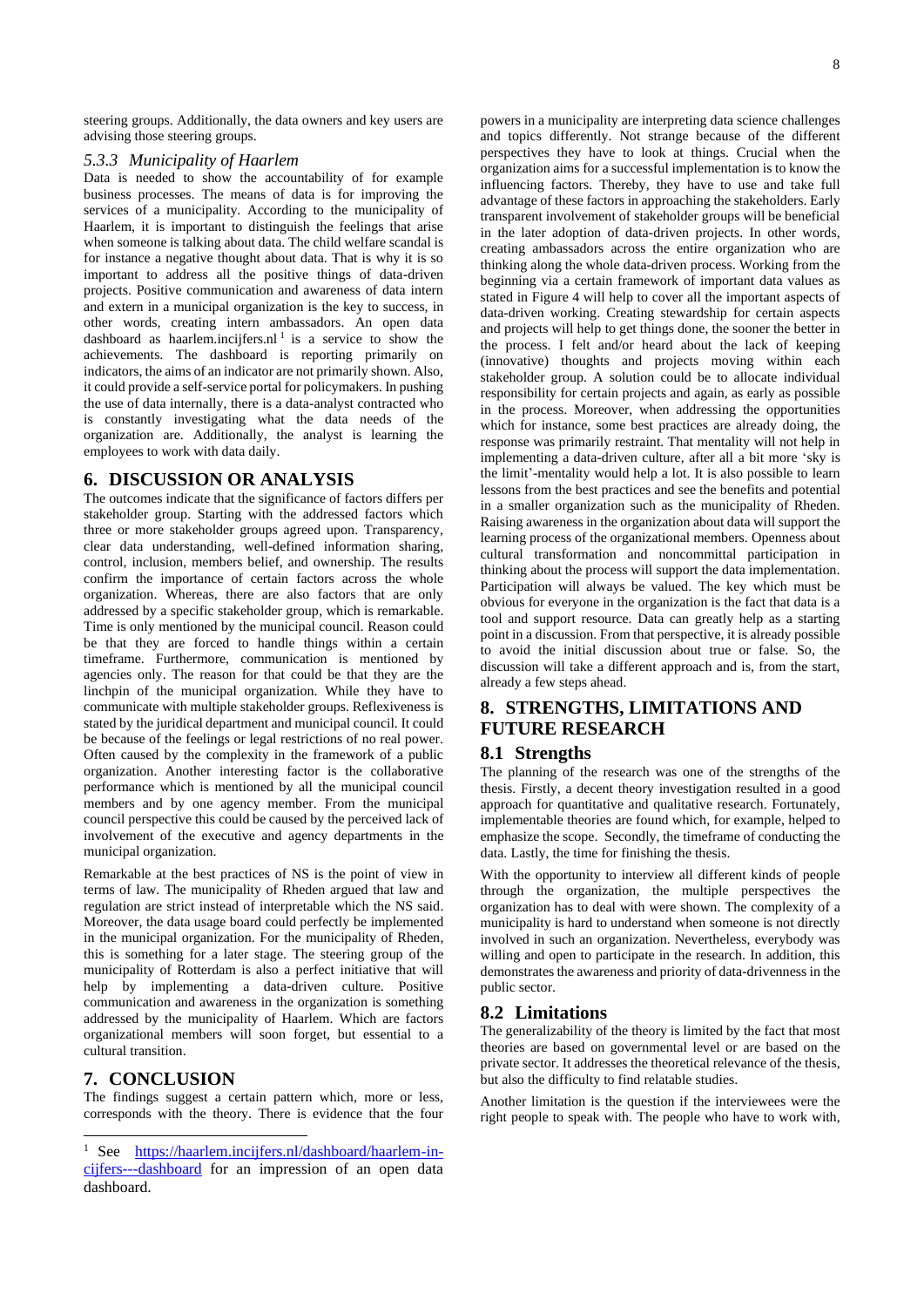The fact of the Covid-19 pandemic ensures that most people are working at home. Physically present in the actual municipality of Rheden was no option. This can be seen as a limitation, since the atmosphere in the municipality was not experienced.

### **8.3 Future research**

This thesis is focused on the intra-organizational level of a municipality. Further research can expand to both sides. Focus can be on a broader view of the spectrum or a smaller view of the organization itself.

The theory of data science, organizational culture and open strategy are big terms. These scopes could also be narrowed down. For instance, a specification in the different ways to show data in an objective way without biases and heuristics.

# **9. THEORETICAL AND PRACTICAL IMPLICATIONS**

## **9.1 Theoretical**

The data contributes a clearer understanding of how cultural factors are differentiating between each section in a municipality. Previous research focused on data-driven culture on its own and existing cultural factors. This thesis demonstrated the combination of both.

### **9.2 Practical**

The outcome of the interviews is in some way selective in two aspects. People who are interviewed have been contacted via persons of the municipality. In addition, it was not possible to speak to everyone from, for instance, the municipal council. In that way, a complete view is not sketched. The other aspect is the time because the research must take place in a certain timeframe. That is also a reason why it was not possible to get in contact with everyone in the organization.

### **10. ACKNOWLEDGMENTS**

I would thank the members of the municipality of Rheden who were willing to help me in my research. In doing so, I appreciated the openness of sharing their experiences in the municipal organization of Rheden. Additionally, I acknowledge the twentyseven staff members who completed the questionnaire. I welcomed the involvement of the 'Kerngroep Data Gebruik' in the municipality. Therefore, I got a better picture of the organization. Also, I would like to thank the best practices who gave more insights and knowledge about the opportunities of data. I appreciated the received feedback from supervisor Celeste Wilderom, which gave more direction to the thesis. Finally, I want to thank Henk Doeleman a lot. In the whole process, he guided me perfectly. Without his enthusiastic support, the result was worse and most importantly less fun. Thank you!

### **11. REFERENCES**

- 1. Attard, J., Orlandi, F., Scerri, S. and Auer, S. (2015). A systematic review of open government data initiatives. Government Information Quarterly, [online] 32(4), pp.399– 418. Available at: [https://www.sciencedirect.com/science/article/pii/S074062](https://www.sciencedirect.com/science/article/pii/S0740624X1500091X) [4X1500091X.](https://www.sciencedirect.com/science/article/pii/S0740624X1500091X)
- 2. Baptista, J., Wilson, A.D., Galliers, R.D. and Bynghall, S. (2017). Social Media and the Emergence of Reflexiveness

as a New Capability for Open Strategy. Long Range Planning, 50(3), pp.322–336.

- 3. Bearfield, D.A. and Bowman, A.O'M. (2016). Can You Find It on the Web? An Assessment of Municipal E-Government Transparency. The American Review of Public Administration, 47(2), pp.172–188.
- 4. Brummelkamp, G. and Meijer, A. (2016). Impact van Open Overheid Literatuuroverzicht. [online] Utrecht: Universiteit van Utrecht. Available at: [https://www.open](https://www.open-overheid.nl/wp-content/uploads/2017/06/Eindrapport-Open-Overheid-19-mei_Panteia_Impact-van-Open-Overheid.pdf)[overheid.nl/wp-content/uploads/2017/06/Eindrapport-](https://www.open-overheid.nl/wp-content/uploads/2017/06/Eindrapport-Open-Overheid-19-mei_Panteia_Impact-van-Open-Overheid.pdf)[Open-Overheid-19-mei\\_Panteia\\_Impact-van-Open-](https://www.open-overheid.nl/wp-content/uploads/2017/06/Eindrapport-Open-Overheid-19-mei_Panteia_Impact-van-Open-Overheid.pdf)[Overheid.pdf](https://www.open-overheid.nl/wp-content/uploads/2017/06/Eindrapport-Open-Overheid-19-mei_Panteia_Impact-van-Open-Overheid.pdf) [Accessed 29 Jun. 2021].
- 5. Butterfield, L.D., Borgen, W.A., Amundson, N.E. and Maglio, A.-S.T. (2005). Fifty years of the critical incident technique: 1954-2004 and beyond. Qualitative Research, 5(4), pp.475–497.
- 6. Chatterjee, S., Chaudhuri, R. and Vrontis, D. (2021). Does data-driven culture impact innovation and performance of a firm? An empirical examination. Annals of Operations Research. Available at: [https://link.springer.com/article/10.1007/s10479-020-](https://link.springer.com/article/10.1007/s10479-020-03887-z) [03887-z](https://link.springer.com/article/10.1007/s10479-020-03887-z)
- 7. Christensen, T. and Lægreid, P. (2010). Complexity and Hybrid Public Administration—Theoretical and Empirical Challenges. Public Organization Review, [online] 11(4), pp.407–423. Available at: [https://link.springer.com/article/10.1007%2Fs11115-010-](https://link.springer.com/article/10.1007%2Fs11115-010-0141-4) [0141-4.](https://link.springer.com/article/10.1007%2Fs11115-010-0141-4)
- 8. Cooperrider, D., Cooperrider, D. and Srivastva, S. (2017). The Gift of New Eyes: Personal Reflections after 30 Years of Appreciative Inquiry in Organizational Life. Research in Organizational Change and Development, 25(81-142), pp.81–142.
- Dawes, S.S. (2010). Stewardship and usefulness: Policy principles for information-based transparency. Government Information Quarterly, 27(4), pp.377–383.
- 10. de Groot, S. and Hoogendoorn, R. (2019). NL DIGITAAL NL DIGIbeter Data Agenda Government. [online] . Available at: [https://www.nldigitalgovernment.nl/wp](https://www.nldigitalgovernment.nl/wp-content/uploads/sites/11/2019/04/data-agenda-government.pdf)[content/uploads/sites/11/2019/04/data-agenda](https://www.nldigitalgovernment.nl/wp-content/uploads/sites/11/2019/04/data-agenda-government.pdf)[government.pdf](https://www.nldigitalgovernment.nl/wp-content/uploads/sites/11/2019/04/data-agenda-government.pdf) [Accessed 29 Jun. 2021].
- 11. Duan, Y., Cao, G. and Edwards, J.S. (2018). Understanding the Impact of Business Analytics on Innovation. European Journal of Operational Research, [online] 281(3), pp.673– 686.
- 12. Duan, Y., Edwards, J.S. and Dwivedi, Y.K. (2019). Artificial intelligence for decision making in the era of Big Data – evolution, challenges and research agenda. International Journal of Information Management, 48(pp. 63-71), pp.63–71.
- 13. Dubey, R., Gunasekaran, A., Childe, S.J., Roubaud, D., Fosso Wamba, S., Giannakis, M. and Foropon, C. (2019). Big data analytics and organizational culture as complements to swift trust and collaborative performance in the humanitarian supply chain. International Journal of Production Economics, 210, pp.120–136.
- 14. Flanagan, J.C. (1954). The critical incident technique. Psychological Bulletin, 51(4), pp.327–358.
- 15. Gartner (2019). Gartner Reveals Five Major Trends Shaping the Evolution of Analytics and Business Intelligence. [online] Gartner.com. Available at: [https://www.gartner.com/en/newsroom/press-](https://www.gartner.com/en/newsroom/press-releases/2019-10-02-gartner-reveals-five-major-trends-shaping-the-evoluti)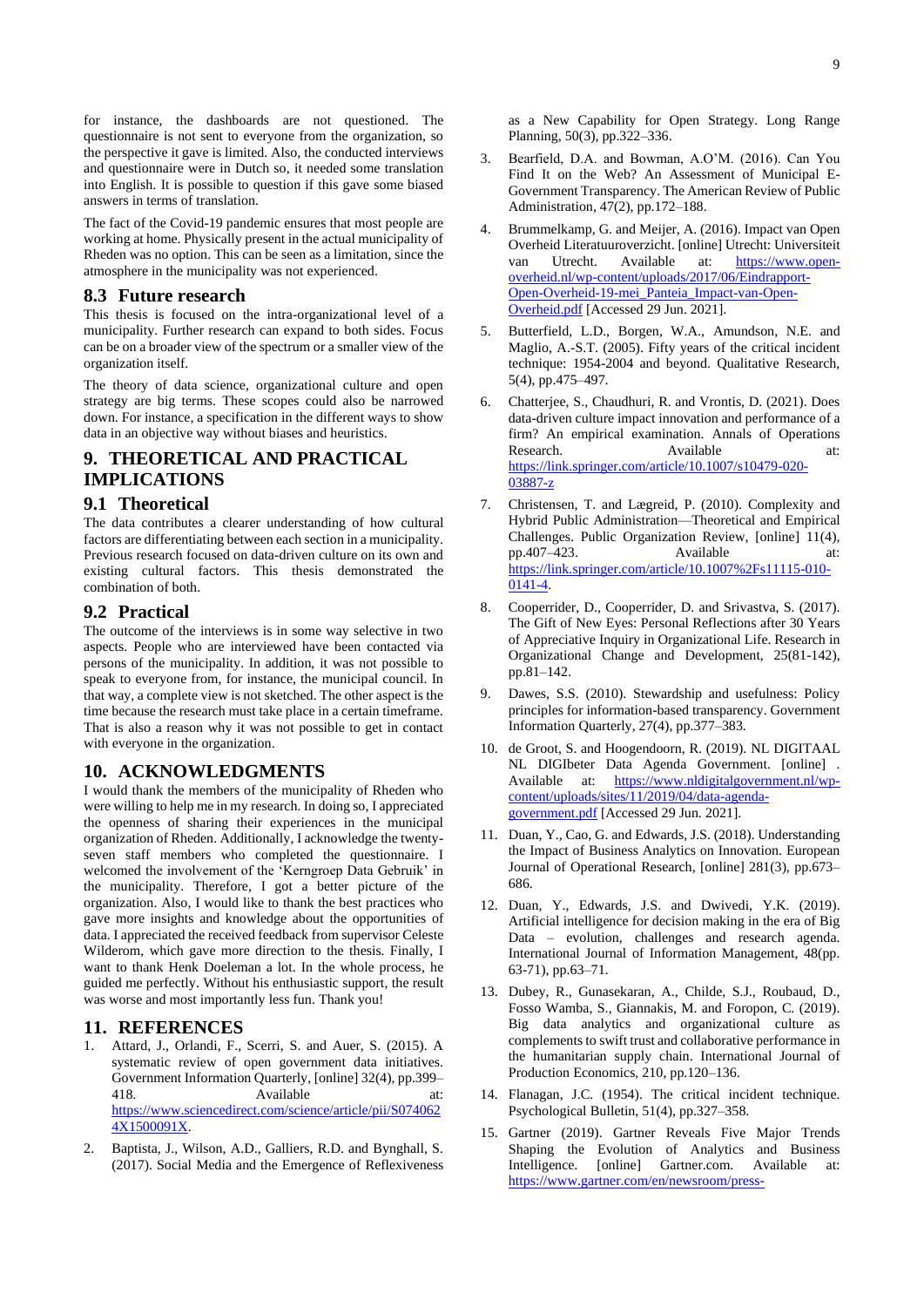[releases/2019-10-02-gartner-reveals-five-major-trends](https://www.gartner.com/en/newsroom/press-releases/2019-10-02-gartner-reveals-five-major-trends-shaping-the-evoluti)[shaping-the-evoluti](https://www.gartner.com/en/newsroom/press-releases/2019-10-02-gartner-reveals-five-major-trends-shaping-the-evoluti) [Accessed 1 Jun. 2021].

- 16. Gioia, D.A., Corley, K.G. and Hamilton, A.L. (2012). Seeking Qualitative Rigor in Inductive Research. Organizational Research Methods, [online] 16(1), pp.15– 31. Available at: [https://asu.pure.elsevier.com/en/publications/seeking](https://asu.pure.elsevier.com/en/publications/seeking-qualitative-rigor-in-inductive-research-notes-on-the-gioi)[qualitative-rigor-in-inductive-research-notes-on-the-gioi](https://asu.pure.elsevier.com/en/publications/seeking-qualitative-rigor-in-inductive-research-notes-on-the-gioi) [Accessed 26 Mar. 2019].
- 17. Giorgi, S., Lockwood, C. and Glynn, M.A. (2015). The Many Faces of Culture: Making Sense of 30 Years of Research on Culture in Organization Studies. The Academy of Management Annals, 9(1), pp.1–54.
- 18. Grover, V., Chiang, R.H.L., Liang, T.-P. and Zhang, D. (2018). Creating Strategic Business Value from Big Data Analytics: A Research Framework. Journal of Management Information Systems, 35(2), pp.388–423.
- 19. Hautz, J., Seidl, D. and Whittington, R. (2017). Open Strategy: Dimensions, Dilemmas, Dynamics. Long Range Planning, 50(3), pp.298–309.
- 20. Holligan, A. (2021). Dutch PM Rutte narrowly survives noconfidence vote. BBC News. [online] 2 Apr. Available at: <https://www.bbc.com/news/world-europe-56611399> [Accessed 29 May 2021].
- 21. Holsapple, C., Lee-Post, A. and Pakath, R. (2014). A unified foundation for business analytics. Decision Support Systems, 64, pp.130–141.
- 22. Hughes, H., Willimason, K. and Lloyd, A. (2008). Chapter 4: Exploring methods in information literacy research. [online] The Left Available at: [https://eprints.qut.edu.au/17545/1/17545.pdf.](https://eprints.qut.edu.au/17545/1/17545.pdf)
- 23. Jarzabkowski, P. (2005). Strategy as Practice: An Activity-Based Approach. Academy of Management Review, 32(3), pp.986–998.
- 24. Jarzabkowski, P., Balogun, J. and Seidl, D. (2007). Strategizing: The challenges of a practice perspective. Human Relations, [online] 60(1), pp.5-27. Available at: [https://journals.sagepub.com/doi/abs/10.1177/0018726707](https://journals.sagepub.com/doi/abs/10.1177/0018726707075703) [075703](https://journals.sagepub.com/doi/abs/10.1177/0018726707075703) [Accessed 12 Jan. 2020].
- 25. Johansen, M., Kim, T. and Zhu, L. (2016). Managing for Results Differently: Examining Managers' Purposeful Performance Information Use in Public, Nonprofit, and Private Organizations. The American Review of Public Administration, 48(2), pp.133–147.
- 26. Joireman, J., Kamdar, D., Daniels, D. and Duell, B. (2006). Good citizens to the end? It depends: Empathy and concern with future consequences moderate the impact of a shortterm time horizon on organizational citizenship behaviors. Journal of Applied Psychology, 91(6), pp.1307–1320.
- 27. Kerstens, R. and Walraven, I. (2021). Verkenning Ecosysteem voor een Datagedreven Overheid. [online] Den Haag: Ministerie van Buitenlandse Zaken en Koninkrijkrelaties. Available at: [https://www.algemenebestuursdienst.nl/documenten/public](https://www.algemenebestuursdienst.nl/documenten/publicatie/2020/12/21/tussen-droom-en-data) [atie/2020/12/21/tussen-droom-en-data.](https://www.algemenebestuursdienst.nl/documenten/publicatie/2020/12/21/tussen-droom-en-data)
- 28. Kiesraad (2018). Dag van stemming gemeenteraadsverkiezingen - Activiteit - Kiesraad.nl. [online] www.kiesraad.nl. Available at: [https://www.kiesraad.nl/actueel/activiteiten/verkiezingen/0](https://www.kiesraad.nl/actueel/activiteiten/verkiezingen/05/gemeenteraden/dag-van-stemming-16-maart-2022) [5/gemeenteraden/dag-van-stemming-16-maart-2022](https://www.kiesraad.nl/actueel/activiteiten/verkiezingen/05/gemeenteraden/dag-van-stemming-16-maart-2022) [Accessed 29 Apr. 2021].
- 29. Klievink, B., Romijn, B.-J., Cunningham, S. and de Bruijn, H. (2016). Big data in the public sector: Uncertainties and readiness. Information Systems Frontiers, [online] 19(2), pp.267–283. Available at: [https://link.springer.com/article/10.1007%2Fs10796-016-](https://link.springer.com/article/10.1007%2Fs10796-016-9686-2) [9686-2.](https://link.springer.com/article/10.1007%2Fs10796-016-9686-2)
- 30. Liguori, M. (2012). Radical Change, Accounting and Public Sector Reforms: A Comparison of Italian and Canadian Municipalities. Financial Accountability & Management, 28(4), pp.437–463.
- 31. Likert, R. (1932). A technique for the measurement of attitudes. Archives of Psychology, 22(140), pp.5–55.
- 32. Morgan, G. and Austrom, D.R. (1987). Images of Organization. The Academy of Management Review, 12(4), p.750.
- 33. Neff, G., Tanweer, A., Fiore-Gartland, B. and Osburn, L. (2017). Critique and Contribute: A Practice-Based Framework for Improving Critical Data Studies and Data Science. Big Data, 5(2), pp.85–97.
- 34. Netherlands Institute for Multiparty Democracy (NIMD) and Instituut voor Publiek en Politiek (IPP) (2008). The Dutch Political System in a Nutshell. [online] . Available at: [https://nimd.org/wp-content/uploads/2015/02/Dutch-](https://nimd.org/wp-content/uploads/2015/02/Dutch-Political-System.pdf)[Political-System.pdf](https://nimd.org/wp-content/uploads/2015/02/Dutch-Political-System.pdf) [Accessed 2 Jun. 2021].
- 35. Örtenblad, A., Putnam, L.L. and Trehan, K. (2016). Beyond Morgan's eight metaphors: Adding to and developing organization theory. Human Relations, [online] 69(4), pp.875–889. Available at: [https://journals.sagepub.com/doi/pdf/10.1177/0018726715](https://journals.sagepub.com/doi/pdf/10.1177/0018726715623999) [623999.](https://journals.sagepub.com/doi/pdf/10.1177/0018726715623999)
- 36. Parent, M. (2020). Unbiasing information technology decisions. Organizational Dynamics, 49(1).
- 37. Rajala, T., Laihonen, H. and Vakkuri, J. (2019). Exploring challenges of boundary-crossing performance dialogues in hybrids. Journal of Management and Governance, 24(3), pp.799–820.
- 38. Rose, K.H. and Indelicato, G. (2009). Book Review: A Guide to the Project Management Body of Knowledge (PMBOK® Guide), Fourth Edition. Project Management Journal, 40(2), pp.104–104.
- 39. Schwarz, J.O. (2020). Revisiting Scenario Planning and Business Wargaming From an Open Strategy Perspective. World Futures Review, 12(3), pp.291–303.
- 40. SOAS (2021). Human Resources Department at SOAS: Interview Questions. [online] www.soas.ac.uk. Available at: [https://www.soas.ac.uk/hr/procedures/recruitment/bestprac](https://www.soas.ac.uk/hr/procedures/recruitment/bestpractice/interviewquestions/) [tice/interviewquestions/](https://www.soas.ac.uk/hr/procedures/recruitment/bestpractice/interviewquestions/) [Accessed 7 May 2021].
- 41. Stitt-Gohdes, W.L., Lambrecht, J.J. and Redmann, D.H. (2000). The Critical Incident Technique in Job Behavior Research. Journal of Vocational Education Research, [online] 25(1). Available at: [https://scholar.lib.vt.edu/ejournals/JVER/v25n1/stitt.html.](https://scholar.lib.vt.edu/ejournals/JVER/v25n1/stitt.html)
- 42. Strauss, P.L. (1984). The Place of Agencies in Government: Separation of Powers and the Fourth Branch. Columbia Law Review, 84(3), p.573.
- 43. van Deventer, R. (2020). Hoe organisaties succesvol kunnen zijn in het managen van data science projecten. Open Universiteit. [online] Available at: [https://research.ou.nl/ws/portalfiles/portal/31028517/Deve](https://research.ou.nl/ws/portalfiles/portal/31028517/Deventer_van_R_IM9806_BPMIT_scriptie_Pure.pdf) [nter\\_van\\_R\\_IM9806\\_BPMIT\\_scriptie\\_Pure.pdf](https://research.ou.nl/ws/portalfiles/portal/31028517/Deventer_van_R_IM9806_BPMIT_scriptie_Pure.pdf) [Accessed 29 Jun. 2021].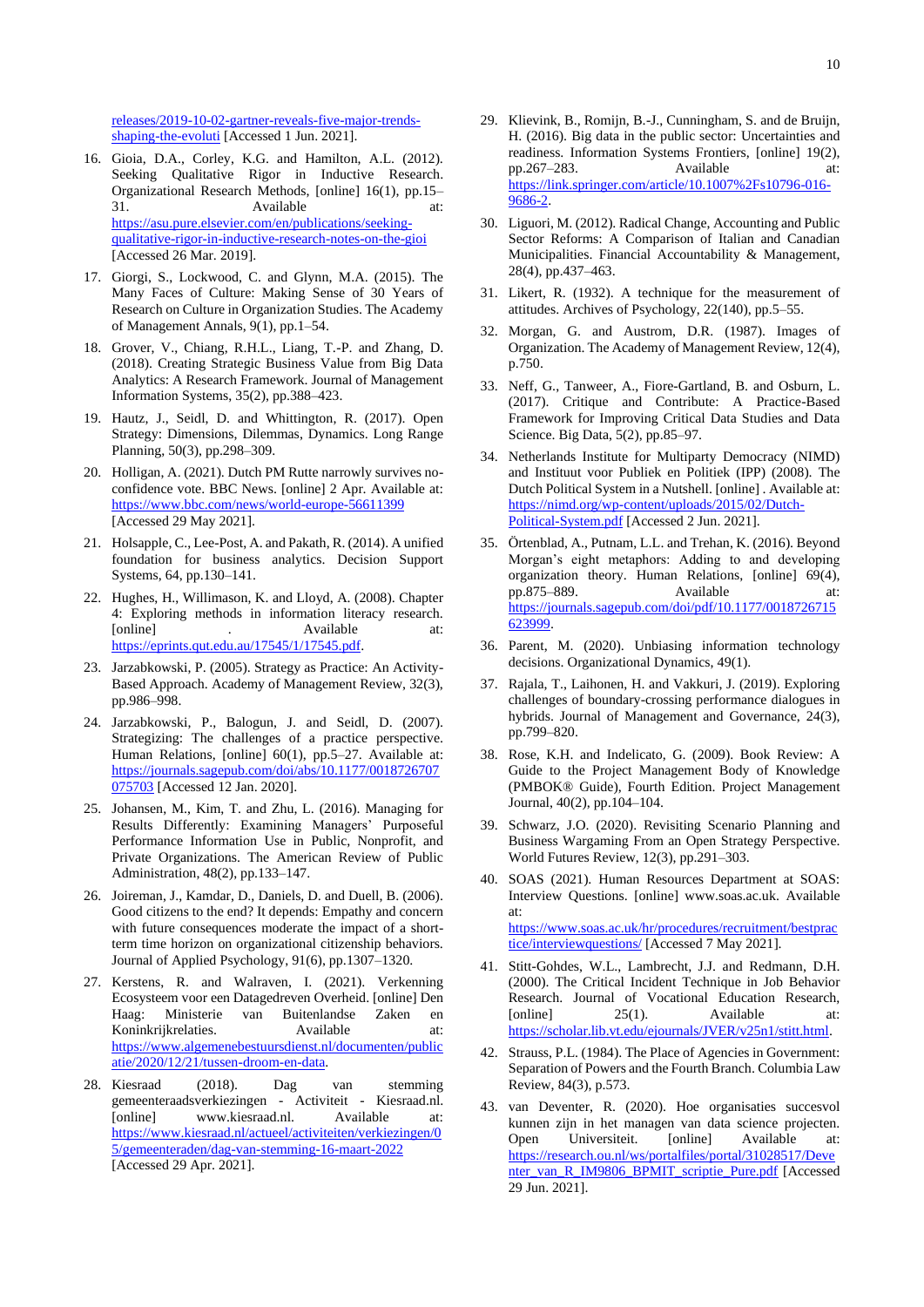- 44. Wardt, R. van der (2020). Data Science: Wat is Data Science? Eenvoudig Uitgelegd. [online] Data Science Partners | Experts in Python. Available at: [https://pythoncursus.nl/data](https://pythoncursus.nl/data-science/#:~:text=Data%20science%20is%20een%20vakgebied)[science/#:~:text=Data%20science%20is%20een%20vakge](https://pythoncursus.nl/data-science/#:~:text=Data%20science%20is%20een%20vakgebied) [bied](https://pythoncursus.nl/data-science/#:~:text=Data%20science%20is%20een%20vakgebied) [Accessed 14 May 2021].
- 45. Watkins, M. (2013). What Is Organizational Culture? And Why Should We Care? [online] Harvard Business Review. Available at: [https://hbr.org/2013/05/what-is](https://hbr.org/2013/05/what-is-organizational-culture)[organizational-culture.](https://hbr.org/2013/05/what-is-organizational-culture)
- 46. Whittington, R., Cailluet, L. and Yakis-Douglas, B. (2011). Opening Strategy: Evolution of a Precarious Profession. British Journal of Management, 22(3), pp.531–544.
- 47. Wilson, J.Q. (2001). Bureaucracy : what government agencies do and why they do it. New York: Basic Books.

# **12. APPENDICES**

# **12.1 Appendix A**

- 48. Yang, T.-M., Lo, J. and Shiang, J. (2015). To open or not to open? Determinants of open government data. Journal of Information Science, 41(5), pp.596–612.
- 49. Yang, T.-M. and Maxwell, T.A. (2011). Informationsharing in public organizations: A literature review of interpersonal, intra-organizational and inter-organizational success factors. Government Information Quarterly, 28(2), pp.164–175.
- 50. Yun, J.J., Zhao, X., Jung, K. and Yigitcanlar, T. (2020). The Culture for Open Innovation Dynamics. Sustainability, 12(12), p.5076.
- 51. Zhao, Y. and Fan, B. (2017). The moderating effect of external pressure on the relationship between internal organizational factors and the quality of open government data. Government Information Quarterly, 34(3), pp.396– 405.

|                                       | We believe that<br>having,<br>understanding and<br>using data and<br>information plays a<br>critical role. | We are open to<br>new ideas and<br>approaches that<br>challenge current<br>practices based on<br>new information. | We depend<br>on data-<br>based<br>insights to<br>support<br>decision<br>making. | We use data-<br>based insights<br>for the<br>creation of<br>new services<br>or products. | We have<br>enough data<br>to make<br>good<br>decisions. |
|---------------------------------------|------------------------------------------------------------------------------------------------------------|-------------------------------------------------------------------------------------------------------------------|---------------------------------------------------------------------------------|------------------------------------------------------------------------------------------|---------------------------------------------------------|
| Organizational<br>belief              | Agree 38,5%                                                                                                |                                                                                                                   |                                                                                 |                                                                                          |                                                         |
| Attitude                              |                                                                                                            | <b>Agree 40,7%</b>                                                                                                |                                                                                 |                                                                                          |                                                         |
| Behavior<br>towards using<br>insight  |                                                                                                            |                                                                                                                   | Agree<br>40,7%                                                                  | <b>Neither</b><br>agree or<br>disagree<br>44,4%                                          |                                                         |
| Information<br>generated from<br>data |                                                                                                            |                                                                                                                   |                                                                                 |                                                                                          | Agree<br>29,6%                                          |

**Table 1. Highest responses in questionnaire items on aspects for a data-driven culture in the municipal organization of Rheden**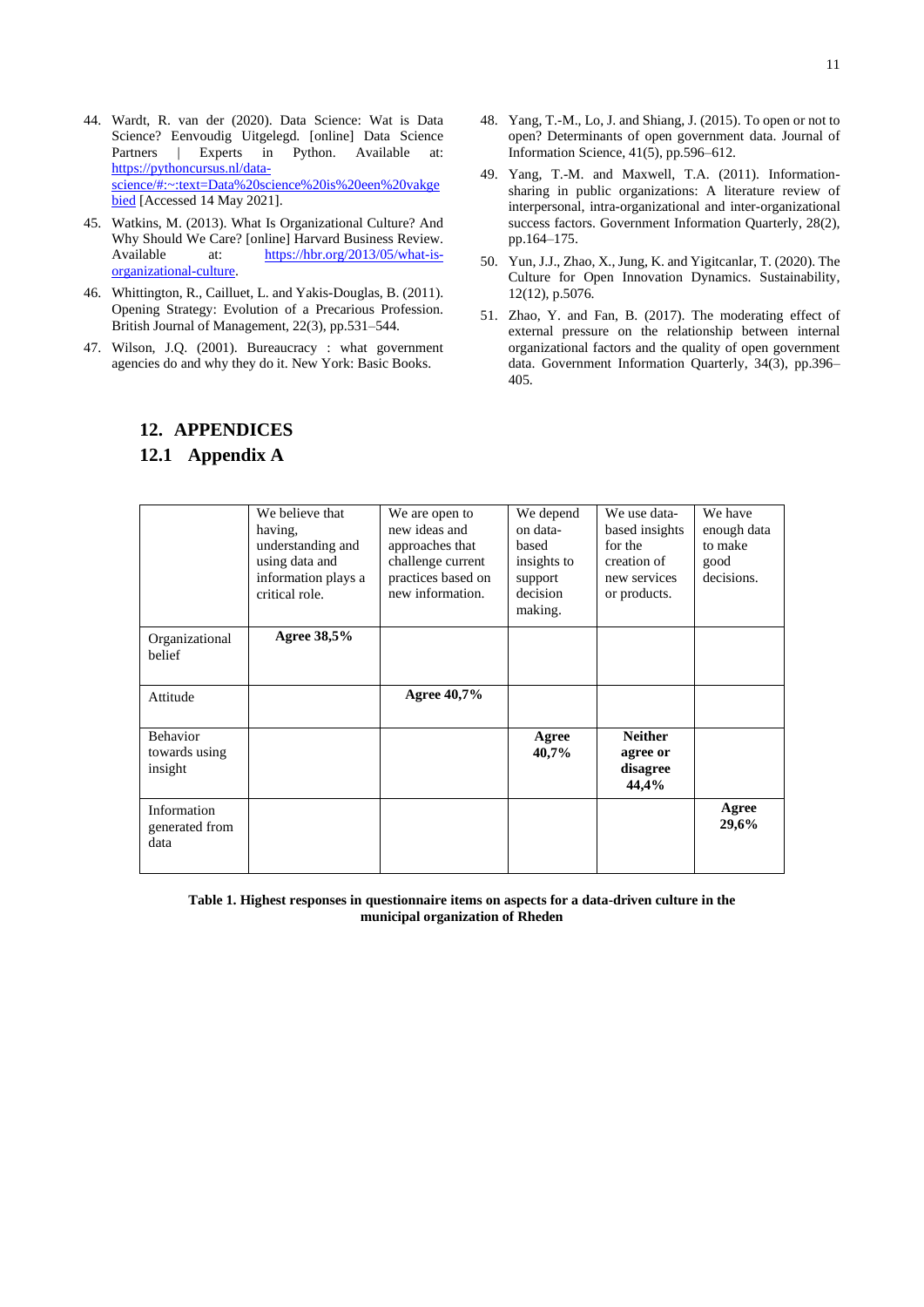# **12.2 Appendix B**

| <b>Respondents</b> | 1st Order Concepts                                                                                                                                                                                                                                                                                                                                                                                          | <b>First-order code</b>         | Second-order<br>theme       |  |
|--------------------|-------------------------------------------------------------------------------------------------------------------------------------------------------------------------------------------------------------------------------------------------------------------------------------------------------------------------------------------------------------------------------------------------------------|---------------------------------|-----------------------------|--|
| 1.1                | "How do I know the reliability of data?"                                                                                                                                                                                                                                                                                                                                                                    | Reliability                     |                             |  |
| 1.2                | "But my concern is that we collect too much<br>(sensitive) data which goes public."                                                                                                                                                                                                                                                                                                                         | Anxiety                         |                             |  |
| 2.1                | "Take into account the privacy statement."<br>Privacy<br>"The legal obligation is so to say my value of<br>Legality<br>acting with data."<br>"Confidentiality, availability, integrity are the<br>Confidentiality,<br>most important values of acting with data."<br>availability, integrity<br>"What is the goal of the data use? Face this<br>Open-minded<br>question with an open and transparent mind." |                                 |                             |  |
| 2.2                |                                                                                                                                                                                                                                                                                                                                                                                                             |                                 | Transparency                |  |
| 2.3                |                                                                                                                                                                                                                                                                                                                                                                                                             |                                 |                             |  |
| 3.1                |                                                                                                                                                                                                                                                                                                                                                                                                             |                                 |                             |  |
| 3.1                | "Important values in handling data are<br>Confidentiality<br>privacy and safety."                                                                                                                                                                                                                                                                                                                           |                                 |                             |  |
| 4.2                | "Velocity and reliability are important<br>values."                                                                                                                                                                                                                                                                                                                                                         | Time and reliability            |                             |  |
| 4.1                | "Time, place and traceability are the most<br>important values in handling data."                                                                                                                                                                                                                                                                                                                           | Time, place and<br>traceability | Time                        |  |
| 4.3                | "Velocity is important because you have to<br>decide in a certain timeframe."                                                                                                                                                                                                                                                                                                                               | Time                            |                             |  |
| 4.1                | "80% of the decisions are made on emotion<br>because of the quality data delivered."                                                                                                                                                                                                                                                                                                                        | Quality                         |                             |  |
| 4.2                | "Keep it simple."                                                                                                                                                                                                                                                                                                                                                                                           | Simplicity                      |                             |  |
| 4.3                | "Reliable and in a manner that is                                                                                                                                                                                                                                                                                                                                                                           | Simplicity and                  |                             |  |
|                    | understandable to laypersons."                                                                                                                                                                                                                                                                                                                                                                              | reliability                     |                             |  |
| 2.3                | "Quantification of data is still difficult."                                                                                                                                                                                                                                                                                                                                                                | Awareness                       |                             |  |
| 1.1                | "Data must be easily accessible in the future,<br>Accessibility<br>but we do not need to rely only on data."                                                                                                                                                                                                                                                                                                |                                 | Clear data<br>understanding |  |
| 1.2                | "Use the SMART-principle according to data<br>Relevance<br>collection, it is not a goal to collect data."                                                                                                                                                                                                                                                                                                   |                                 |                             |  |
| 2.1                | "There needs to be acted with due care and<br>thought about the use of data."                                                                                                                                                                                                                                                                                                                               | Awareness                       |                             |  |
| 2.2                | "Don't forget the context of certain data."                                                                                                                                                                                                                                                                                                                                                                 | Definition                      |                             |  |
| 3.4                | "Data gives a broader and better analysis and<br>Potential<br>segmentation of information instead of<br>observations or conversations."                                                                                                                                                                                                                                                                     |                                 | Well-defined                |  |
| 1.1                | "It is important that I know the clarification<br>of numbers so I can see it from a certain<br>perspective."                                                                                                                                                                                                                                                                                                | Definition                      | information sharing         |  |
| 1.2                | "There is a rising demand for actual data."                                                                                                                                                                                                                                                                                                                                                                 | Demand                          |                             |  |
| 3.2                | "The receiver of the data must be critical of<br>the received data."                                                                                                                                                                                                                                                                                                                                        | Interaction                     |                             |  |
| 3.2                | "Collaboration between policy officers about<br>the definition of data is a must."                                                                                                                                                                                                                                                                                                                          | Collaboration                   |                             |  |
| 3.3                | "Cooperation based on data is important to<br>define the expectations and accuracy."                                                                                                                                                                                                                                                                                                                        | Cooperation                     | Communication               |  |
| 3.4                | "Data supports better the defence of certain<br>decisions."                                                                                                                                                                                                                                                                                                                                                 | Supportive                      |                             |  |

**Table 2. Structure of qualitative remarks regarding data science**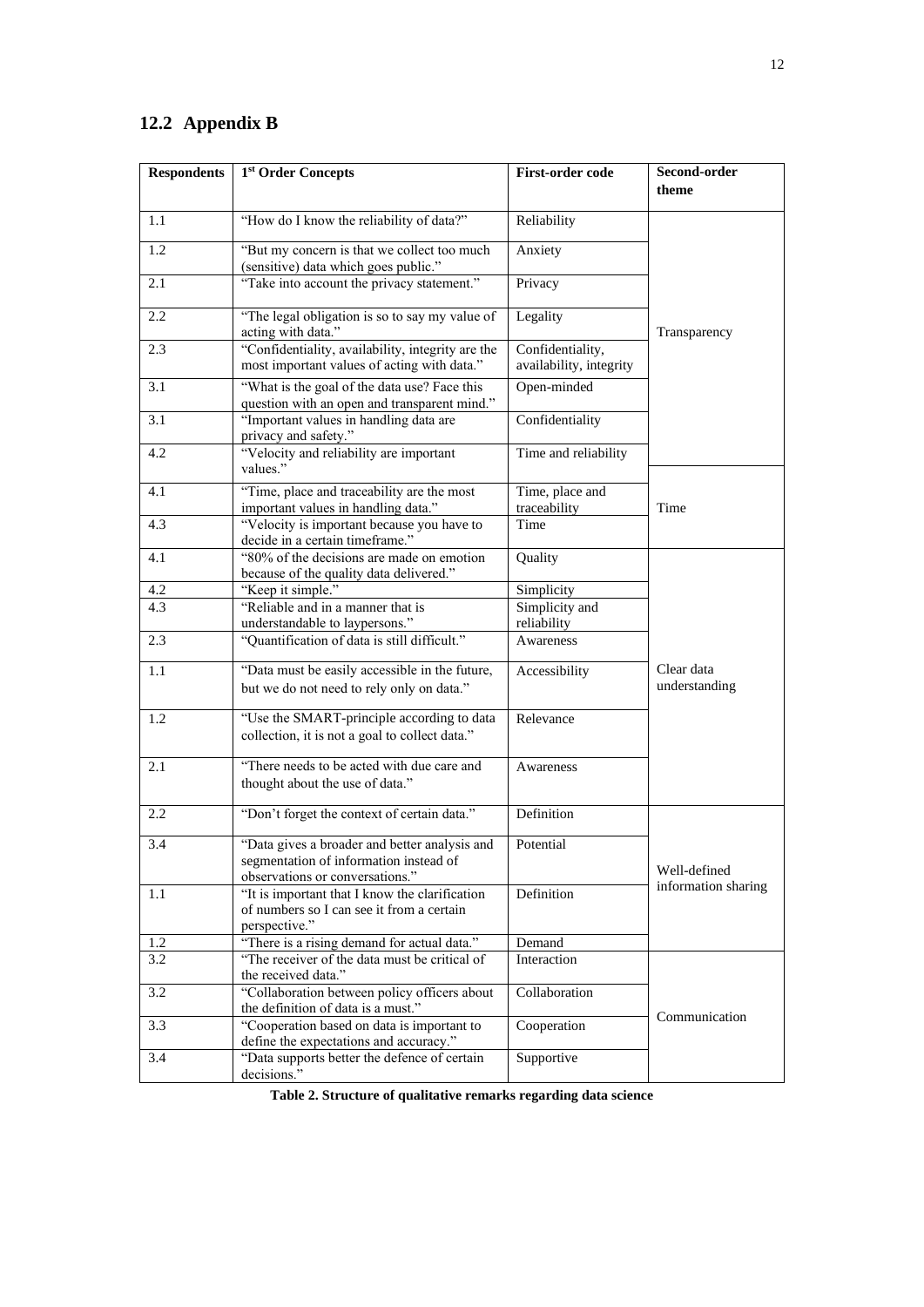# **12.3 Appendix C**

| <b>Respondents</b> | 1 <sup>st</sup> Order Concepts                                                                                                       | <b>First-order code</b>              | Second-order<br>theme |
|--------------------|--------------------------------------------------------------------------------------------------------------------------------------|--------------------------------------|-----------------------|
| 1.1                | "It is now time to get in control of the<br>organization, we need to develop management<br>instruments."                             | Get in control                       |                       |
| 1.2                | "We need to keep the budget in balance."                                                                                             | Balance                              |                       |
| 3.2                | "Most important priority is to get control on the<br>finances of youth care."                                                        | Get in control                       | Control               |
| 4.1                | "Get the finances in control."                                                                                                       | Finances in control                  |                       |
| 4.2                | "The big financial losses, because we don't have a<br>solid foundation."                                                             | Fundaments                           |                       |
| 4.3                | "We have to keep care of healthy finances."                                                                                          | Care                                 |                       |
| 2.1                | "Try to avoid reputational damage."                                                                                                  | Involvement                          |                       |
| 2.3                | "It is my task to protect the sensitive data of the<br>citizens"                                                                     | Responsibility                       |                       |
| 3.1                | "Effective and efficient goal accomplishment will<br>support the stewardship and expectations of the<br>person in the organization." | Effectiveness and<br>efficiency      | Inclusion             |
| 3.3                | "I try to give the best insights, support and advice<br>to the people who have to make the decision."                                | Insights, advisory<br>and supportive |                       |
| 3.4                | "Putting innovation, in my case digitalization, on<br>the agenda is a matter of knowing how."                                        | Innovation                           |                       |
| 4.1                | "We are always informed too late about excesses."                                                                                    | Communication                        |                       |
| 2.2                | "Don't have too much influence on policy because<br>of my role as supervisor."                                                       | Legally bound                        |                       |
| 4.2                | "The complexity of transparency is difficult for the<br>executive board."                                                            | Complexity of<br>transparency        | Reflexiveness         |
| 4.3                | "Finances and quality is a field of tension."                                                                                        | Complexity                           |                       |

**Table 3. Structure of qualitative illustrations and codes regarding open strategy**